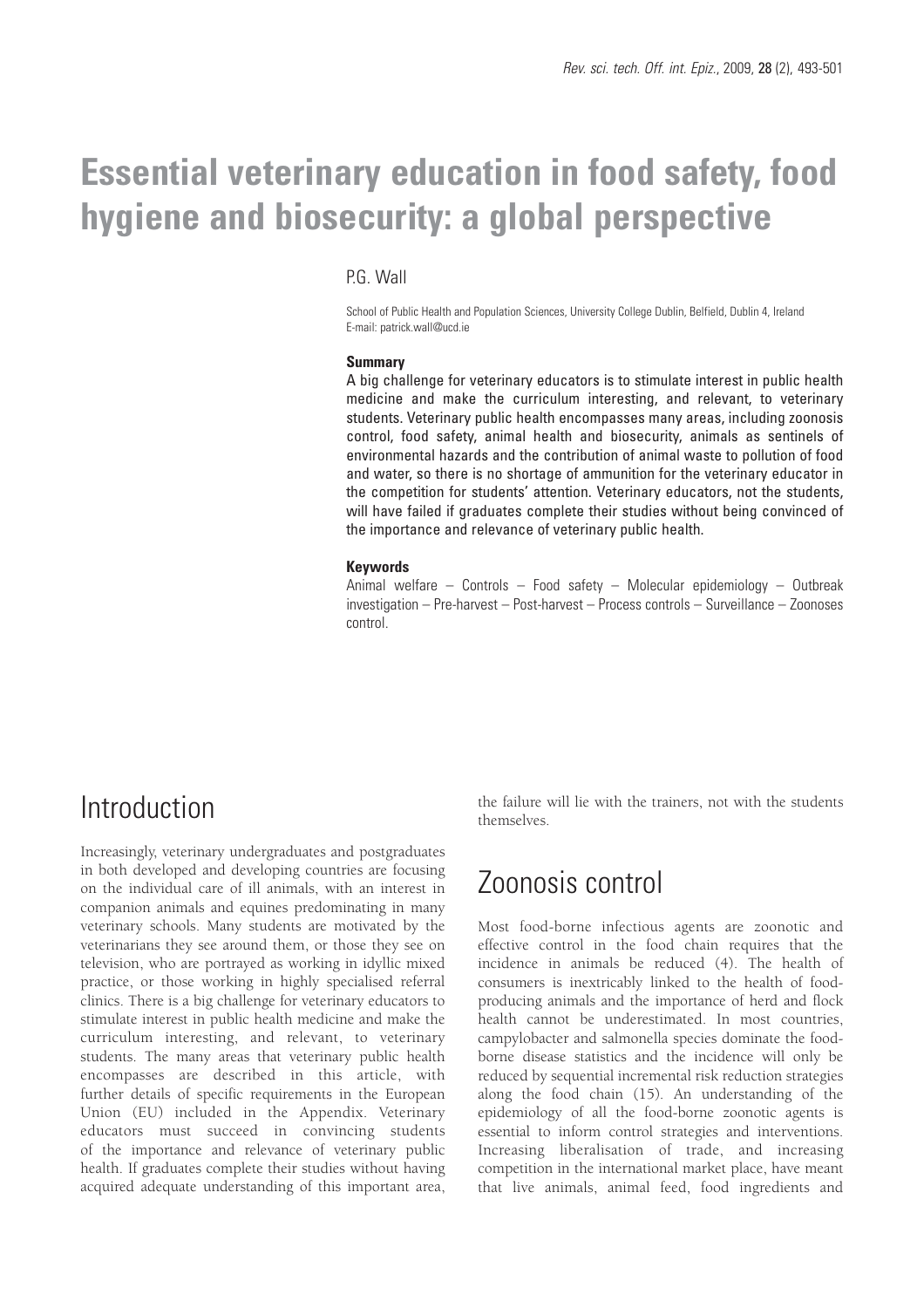products are now sourced on a global stage, affording the opportunity for zoonotic pathogens to be disseminated widely. The pathogens of public health importance may vary in different jurisdictions, because disease prevalence, epidemiology, livestock reservoirs and husbandry practices will differ, but the consequences of failure by the veterinary profession to become fully engaged in tackling these zoonotic agents are similar in terms of the burden of resulting human ill-health associated with both sporadic cases and outbreaks of human disease.

A series of human food scares originating in livestock, culminating in the bovine spongiform encephalopathy (BSE) epidemic that first emerged in the United Kingdom in the 1980s, not only affected human health but damaged consumer confidence in the safety of the food supply, in the commitment of the industry to produce safe food, and in the ability of the competent authorities, including the veterinary profession, to address the issues effectively (7). In terms of food safety and the need for enhanced veterinary involvement the BSE epidemic has been a major milestone (3). The associated impact on consumer confidence, regulatory control and global trade has been unprecedented. As the profession charged with safeguarding the health of food animals, and thereby consumer health, veterinarians have to ask themselves 'how did we let this happen?' The BSE debacle is an ideal case study for emphasising the importance of veterinary vigilance and zoonosis control in identifying emerging public health threats associated with animals (3).

# Surveillance and molecular epidemiology

Veterinary graduates need to be competent in the fields of epidemiology and modern molecular diagnostics. Enhanced surveillance capabilities are required to establish public health priorities, detect, delineate and investigate outbreaks, evaluate interventions and provide a detection service compatible with a modern food industry operating 'just-in-time' delivery systems in a global market place (14, 15). In most jurisdictions multidisciplinary teams, including veterinarians, microbiologists and epidemiologists, participate in outbreak investigations and increasingly international networks are facilitating the identification of globally distributed contaminated product (13). Positioning the veterinarian in the role of 'disease detective', hunting down dangerous microbes and tracking them back through the food chain to their source, or forward to identify foods in the market place that must be recalled to prevent human illness, raises the profile of the public health veterinarian. It demonstrates the importance, the excitement, and the challenge of this area of activity, which can easily rival colic surgery, small animal oncology or the care of exotic species. Molecular typing of organisms has been given the higher profile name 'forensic microbiology', which generates more enthusiasm for the subject amongst students. An ability to understand and use the information from genotyping, and to undertake case control and cohort studies, needs to be part of the armoury of the veterinary investigator (14).

The public health veterinarian needs to be proficient in setting up surveillance systems to monitor trends, establish priorities, inform policy-makers and control interventions. Veterinarians need to be aware of the need for consistency if the data sets collected are to be useful, compatible and comparable with other systems globally. Informatics and bionumerics must now be included on the veterinary curriculum. An integrated approach to surveillance of both environmental and communicable disease hazards is required if consumers are to be reassured that their health is being protected. Effective surveillance, of animals, of food and of humans, is essential and forms part of the foundation of any consumer protection strategy (15).

# Pre-harvest food safety

Reducing the microbial load entering the food chain by implementing herd, flock and shoal health initiatives reduces the challenge on food safety management systems and controls in food processing plants, commercial catering establishments and in domestic kitchens. Intensification of farming systems creates increasing opportunities for disease spread but can also present the opportunity to control the feed, water and environment to ensure disease incidence is reduced to a minimum. Veterinary students need to be able to address local (on farm), regional, national and international issues to improve the health status of livestock. There is a role for the use of antimicrobials and other pharmaceutical agents in livestock production, but they are not a replacement for good husbandry practices and veterinarians must be aware of when, and how, they should be used appropriately to avoid residues in the food chain and the generation of organisms resistant to antimicrobials (1, 16, 18). Veterinarians need to be aware of the high profile work undertaken internationally in the area of veterinary public health, e.g. the World Organisation for Animal Health (OIE) collects and analyses the latest scientific information on animal disease control and makes this information available to its Member Countries and Territories to help them improve the methods used to control and eradicate these diseases in their jurisdictions. The OIE also provides technical assistance to those countries that require help with the control and eradication of zoonotic and other animal diseases. 'Trade, not Aid' is essential for the future of many developing countries and a good animal health status is necessary in these countries to maintain food security, both to feed their own citizens and to meet the standards necessary to gain access to international markets.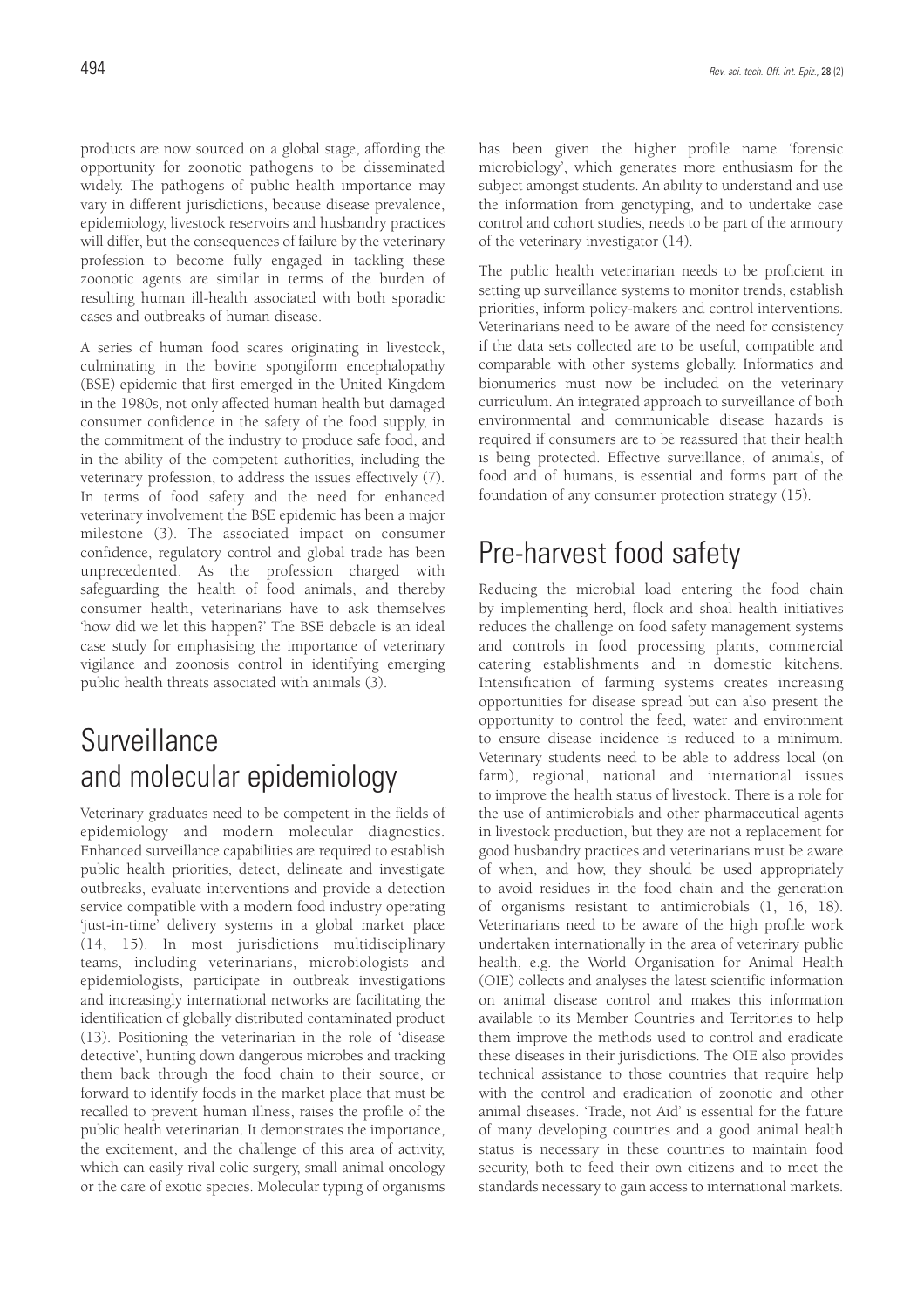# Post-harvest food safety and process controls

The traditional role of the veterinarian in meat inspection, both ante-mortem and post-mortem, is transforming in many jurisdictions as food production and processing are becoming more complex, and veterinary educators must adapt their teaching accordingly (9). However, it remains important to ensure that only clinically healthy animals are slaughtered and diseased animals are not allowed into the food chain. The role of veterinarians is two-fold here: they must protect consumer health and identify animal health issues that need to be addressed on farm. In post-mortem inspections, many of the visual inspection approaches and compulsory incisions that have been mandatory in many jurisdictions in the past, are now under review and are being enhanced, or replaced, by microbial monitoring to validate the hygiene measures (6). The onus is on the meat businesses to produce safe food and to present carcasses for inspection that are fit for human consumption.

Changing consumer lifestyles are creating a demand for more ready-to-cook, and ready-to-eat meals, and this is adding more steps to the food chain, presenting more opportunities for things to go wrong. The increasing competitive commercial environment is driving the need for efficiency, leading to consolidation and economies of scale that result in the mass production of increasing volumes at all stages of the food chain. In this environment, the consequences of a contamination incident can have devastating effects on health (with people often falling ill over large geographical areas) and cause massive damage to the reputation of food companies and brand names. Reputations and brands that take years to build can be irreparably damaged over night by being associated with a food scare or adverse health effects.

Food safety is not rocket science but veterinarians need skills to influence human behaviour if many of the factors leading to outbreaks of human disease are to be managed effectively. There are several factors that continually contribute to the occurrence of outbreaks of food-borne disease and often several of these occur simultaneously, thus amplifying outbreaks. These factors include: contaminated raw ingredients (including water), inadequate refrigeration or storage, insufficient cooking, cross-contamination between raw and cooked food, poor personal hygiene of staff, poor general hygiene on premises, and untrained staff. The tragedy is that although these bad practices continuously contribute to illness and deaths they are all easily preventable.

Robust food safety management systems with adequate process controls are essential and the public health veterinarian can play a huge role in the prevention of outbreaks, but to do this they require knowledge of good manufacturing practice and hazard analysis and critical control points (HACCP). HACCP systems are not a replacement for other food hygiene requirements but a part of a package of food hygiene measures that contribute to ensuring safe food. Prior to establishing HACCP, good food hygiene standards must already be in place, particularly in the following areas:

- infrastructural and equipment requirements
- food safety specifications for raw materials

– the safe handling of food (including packaging and transport)

- sanitation (cleaning and disinfection)
- water quality
- maintenance of the cold chain
- the health of staff
- personal hygiene
- training
- food waste handling
- pest control.

These standards are designed to control hazards in a general way and they are clearly prescribed in the Codex Alimentarius. In the education of veterinarians, so that students can see the relevance of appropriate food safety management systems and process controls, examples of where process failures contributed to outbreaks of zoonotic disease should be highlighted (7). In 2008, two cooked meat plants were in the limelight: one in Canada that produced product contaminated with *Listeria monocytogenes* which resulted in 26 deaths, and another in Ireland which caused an outbreak of *Salmonella agona* which resulted in over 160 laboratory confirmed infections in people in seven countries of the EU (12).

Many of the modern cooked meat facilities can cook in excess of 1,000 metric tons of meat per week, which in terms of sandwich fillers, or pizza toppings, is the equivalent of approximately 20 million individual servings, emphasising the importance of robust process controls to ensure the output is always safe.

### Veterinary public health in the media

When veterinary public health issues are in the media veterinarians are reminded of the importance of their work. If food can travel rapidly throughout the world, it is nothing compared with the speed at which information, or mis-information, can spread worldwide. With global news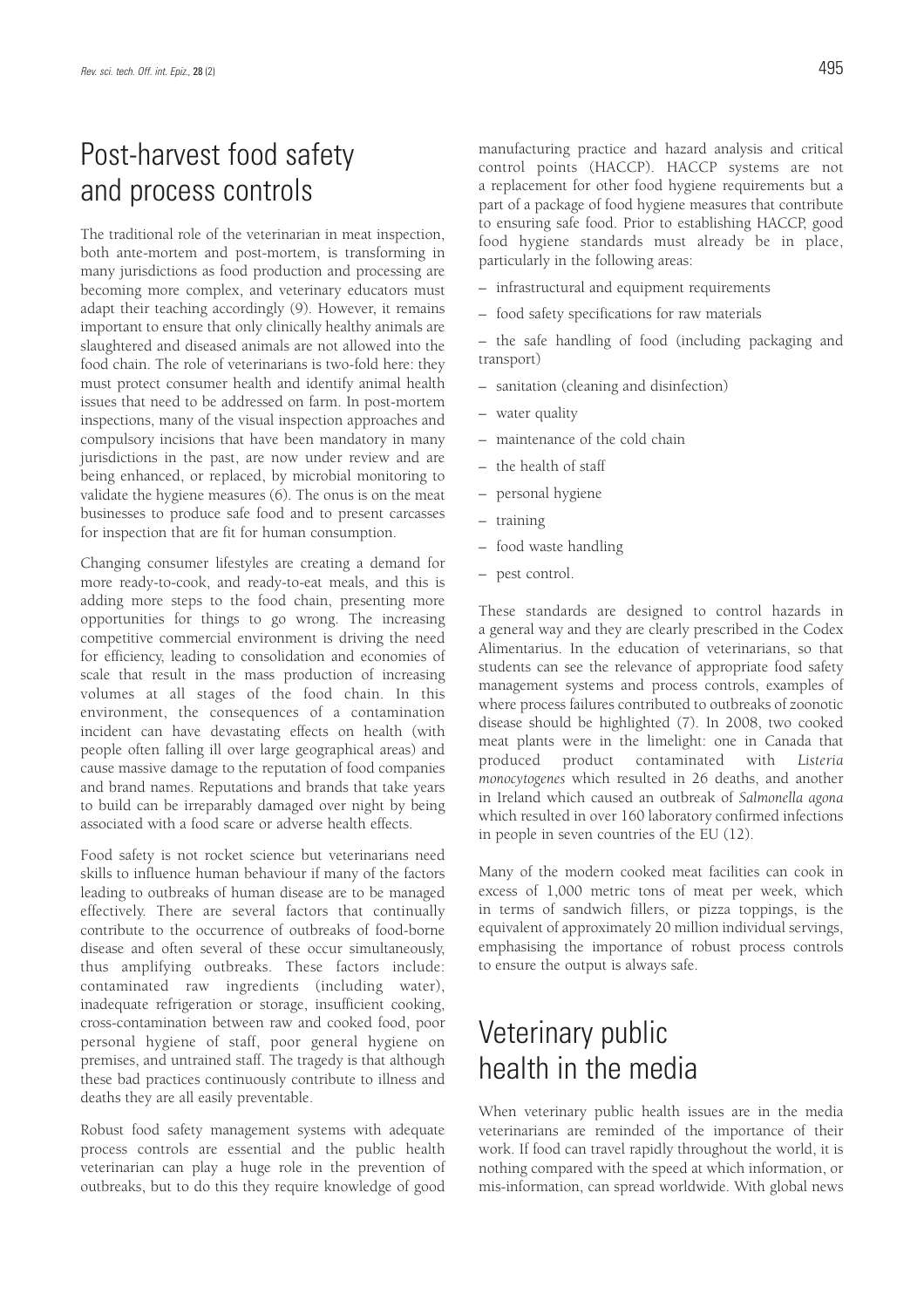channels, satellite television, the internet, and text messaging services operating 24 hours a day, seven days a week, it takes moments for information to be disseminated worldwide. There is no shortage of media coverage of zoonotic outbreaks and contamination incidents and it is useful for veterinary schools to monitor the media through electronic bulletin boards and highlight these incidents for the students to emphasise the topical nature, and the relevance, of veterinary public health. The media is regularly ahead of the risk managers and surveillance scientists in highlighting a problem, and many public health bodies monitor the global media as part of their early warning systems. Public perception is often informed by sensational news coverage and items are placed higher on the agendas of policy-makers as a result of the intensity of the media coverage of an issue. Policymakers and regulators are not consistent in how they address risk along the food chain or in society at large, and often their response is in proportion to the media coverage rather than the risk to public health.

For example, in 1999 a small amount of animal feed in Belgium was contaminated by dioxin and an inability to identify which farms received this feed and to locate the livestock and products derived from them in the food chain led to a massive crisis in the Belgian food industry. This caused a food scare involving all Belgian eggs, meat and dairy products and resulted in the destruction of huge stocks of food and massive disruptions to trade across Europe. The lack of traceability allowed the dioxin crisis to develop and expand throughout the whole food chain. The Belgian Ministers of Health and Agriculture had to resign and finally the entire Government fell. The EU banned certain products from Belgium and the United States of America (USA) banned certain food lines from the entire EU. The whole episode cost the Belgian food industry 1.5 billion euros, yet there were no associated adverse human health effects (2). A similar dioxin contamination incident in Ireland in December 2008 led to the global recall of all Irish pork products. Pigs had been fed bread which had been contaminated by dioxins from illegal transformer oil that had fueled a dryer used in recycling the bread into pig rations. The complexity of the modern pork supply chain, particularly in secondary processing where product from several processors is often mingled, resulted in an inability to identify and trace the product that had been manufactured using meat from pigs from farms where the contaminated ration had been used and this led to a total recall rather than a limited recall (5).

# Principles, concepts and methods of risk analysis

'Risk analysis' is now part of the jargon of veterinary public health and the student should be familiar with its three components: risk assessment, risk management and risk communication. In the past, food safety policy was not risk-based and as a result equal risks along the food chain were not treated with equivalent interventions. In an attempt to improve this situation countries are developing risk assessment infrastructures to provide the scientific evidence to inform policy. The Codex Alimentarius uses risk analysis as the basis of most of its standards. In the EU most member states have independent food safety agencies and a pan-EU agency, the European Food Safety Authority, also exists, with a remit to undertake risk assessment and risk communication for all EU member states. In the USA the Healthy People 2010 Initiative, announced in 1997, called for all federal agencies with risk management responsibilities for food safety to establish the Interagency Risk Assessment Consortium. The Consortium is charged with advancing the science of microbial risk assessment by encouraging research to develop predictive models and other tools. To date, the government in the USA has completed a risk analysis on *Salmonella enteritidis* in eggs and egg products, *Escherichia coli* O157:H7 in ground beef, and *Listeria monocytogenes* in a variety of ready-to-eat foods, and it has entered into a cooperative agreement with Harvard University for a risk assessment of the transmission of BSE by foods. In Canada, the department of health (Health Canada) provides tools and guidance materials to help other federal departments assess the risks to human health posed by contaminated sites. Other jurisdictions have similar arrangements to undertake scientific risk assessments and many use the guidelines of the Codex Alimentarius as a basis.

Veterinarians need to be aware that science is only part of the story and that risk managers consider additional factors in reaching their decisions, these include economic implications, trade issues, ethical concerns, relative risk, risk/benefit profiles, and the consumer and political acceptability of decisions. Furthermore, risk managers do not look at individual risks in isolation, as often occurs with risk assessors. They must consider the fact that resources are finite and must be spent where they will deliver the best return. In making risk management decisions, the most vulnerable populations should be borne in mind. The populations most likely to suffer from food-borne morbidity and mortality are the frail elderly, pregnant women, immune-compromised individuals and children (especially children under five years of age). The Food and Drug Administration in the USA reports that most serious illnesses and deaths associated with salmonellosis occur among the immune-suppressed. Pregnant women account for 27% of all cases of infection with *Listeria monocytogenes*, while 70% of all non-perinatal infections occur in immune-suppressed patients (19) or frail individuals, as was exemplified by both the 2006 outbreak in the Czech Republic (17) and the 2008 outbreak in Canada. Food poisoning can be a mild illness for a robust adult but can be life threatening for an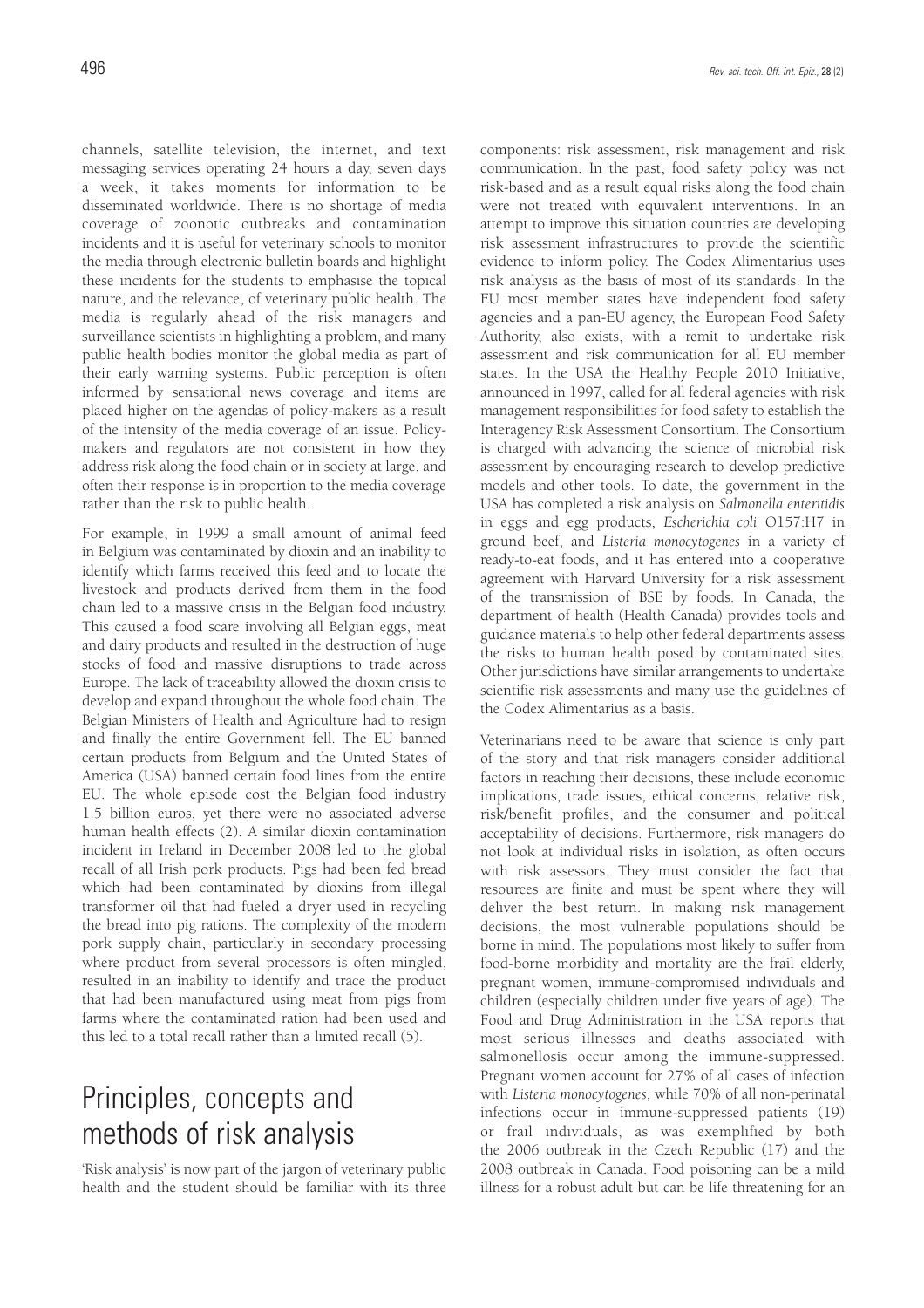infant or a frail elderly person or somebody with a concurrent morbidity. There cannot be degrees of safety and food has to be safe for everyone, including the weakest consumers.

There is no such thing as zero risk and many products, such as meat, may contain harmful germs, and those preparing meals need to be aware of this and handle the food appropriately. Many veterinarians are great communicators and can translate complex scientific issues into something comprehensible by the general public. Veterinarians competent in communication can play a role in communicating residual risks to consumers or explaining risks, or non-risks, associated with zoonotic agents but also with genetically modified organisms, radiation, nanotechnology, etc. Role-play on risk communication, particularly in crisis management situations, should be part of every veterinary public health curriculum.

### Animal welfare

High animal welfare standards are an integral part of good animal husbandry. The adverse treatment of livestock during rearing, transport or slaughter cannot be tolerated by any veterinarian and any form of cruelty is unacceptable. Stressed animals are less likely to thrive and stress facilitates disease transmission. It needs to be emphasised that the public believes that veterinarians are the custodians of animal health and welfare and will hold them accountable if untoward treatment of animals is identified. Consumers across many jurisdictions are concerned about animal welfare and this influences their purchasing patterns. A You Tube video showing cruelty to cows in the lairage of a slaughterhouse in the USA led, in February 2008, to a meatpacker being forced by the Department of Agriculture to make the largest meat recall in the history of the USA: 143 million pounds of ground mince.

### Protection of water supplies and the environment

Water-borne outbreaks of zoonotic disease are becoming increasingly common and incidents of contamination of the public water supplies are well documented. Veterinarians need to be aware of the large numbers of people that can be exposed when drinking water is contaminated. In April 1993 an outbreak of cryptosporidiosis in the greater Milwaukee area in the USA was estimated to have caused about 403,000 people to fall ill with gastroenteritis among a population of 1.6 million; about 4,400 people were hospitalised and about 100 people died (10). In May 2000, in Eastern Canada (Walkerton, Ontario), heavy rainfall washed livestock faecal material into a water supply, causing an outbreak of *E. coli* O157:H7 that affected 2,300 people and resulted in seven deaths (8).

With global warming, potable water is becoming a scarce commodity. Large outbreaks of zoonotic infection are occurring with increasing regularity and are now often associated with contaminated water being used to irrigate vegetables, e.g. in 2006 an outbreak of *E. coli* O157:H7 affecting 26 states in the USA (200 cases; 3 deaths) was associated with contaminated spinach originating in California.

### Trade-disrupting diseases

Veterinarians need to be aware of the consequences of outbreaks of those non-zoonotic diseases which, although they pose no risk to human health, disrupt the trade in food and damage both commercial interests and consumer confidence (e.g. foot and mouth disease, swine fever, bluetongue and avian influenza).

# Criminal activity and bioterrorism

In 2005, in one of the largest food recalls ever to take place in the EU, processed food containing chilli contaminated with the carcinogenic dye Sudan Red was taken off the market in several countries (7). The Sudan Red was added by four spice-exporting companies in India to brighten the colour of the chilli, creating the impression that the product was fresher than it actually was. There were no adverse human health effects but consumer confidence was damaged and this incident demonstrated that there is the potential for large sections of the food chain to become contaminated as a result of the global sourcing of ingredients used in processed foods. The 2008 melamine contamination of dairy products in China did cause human illness, with over 300,000 babies falling ill, 53,000 hospitalised and 6 deaths (December 2008). These two incidents were linked to chemical rather than bacterial contamination, but they highlight how vulnerable the food chain is to deliberate contamination. In the USA, the legislation designed to prevent such contamination is contained in the Bioterrorism Act (2002). The Act stipulates the legal requirements for registering food facilities (both domestic and foreign), notifying the Food and Drug Administration of food shipments, and creating and maintaining records to determine the immediate previous sources and the subsequent recipients of food.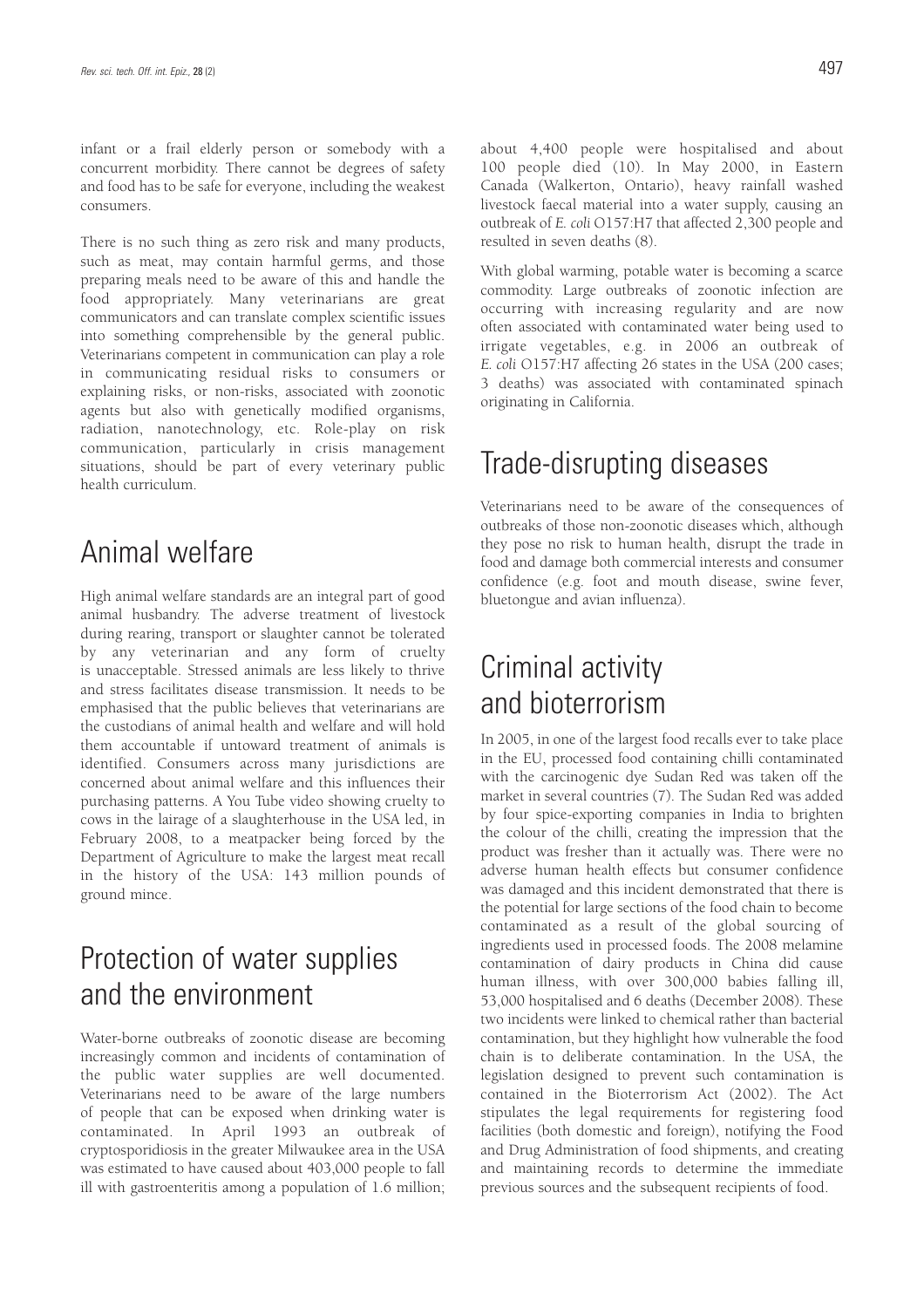# **National** and international legislation

### **Legislation governing food safety and animal health**

Veterinarians need to be knowledgeable about the legal frameworks that govern food safety and animal health in their jurisdiction and globally. The most comprehensive multilateral agreement is the Agreement on the Application of Sanitary and Phytosanitary Measures (SPS Agreement) of the World Trade Organization (WTO). Another WTO agreement, the Agreement on Technical Barriers to Trade (TBT Agreement) states that technical regulations (e.g. those relating to packaging and labelling) imposed by countries should not be more restrictive on imported products than they are on domestically produced products. The TBT Agreement also encourages the adoption of international standards. In the pursuance of harmonisation the SPS Agreement has chosen the Codex standards, including those related to food additives, veterinary drugs and pesticide residues, contaminants, methods of analysis and sampling, and codes and guidelines of hygienic practices.

Numerous opportunities exist to harmonise food safety legislation both at the national and international level. The process is not without its challenges, because food safety legislation can vary greatly between countries, but more and more governments are aligning their regulations with those of other countries. For example, in 1996, Australia and New Zealand decided to work towards harmonising many food standards in order to reduce regulatory trade barriers and industry costs. In 1998, the USA and Canada signed an agreement under which certain food safety standards could be harmonised. In 2000, the States and Territories of Australia formally agreed to a national food safety regulatory system (11). In the EU, the Hygiene Package, which came into effect in January 2006, replaced seventeen Food Hygiene Directives with five Regulations and has simplified EU food legislation.

### **Legislation governing educational requirements for official veterinarians**

What level of knowledge in the different areas of veterinary public health is it necessary for a veterinary student to reach? A good model for the topics to be covered in a veterinary public health syllabus is illustrated in EU Regulation No. 854/2004. Chapter IV Section A 2 of this

Regulation, as reproduced in the Appendix, outlines the knowledge that an official veterinary surgeon (OVS) must have. The Regulation suggests that candidates for the position of OVS may acquire this knowledge as part of their basic veterinary training or through training undertaken, or professional experience acquired, after qualifying as a veterinarian. The national competent authorities may arrange for a test to assess the candidate's knowledge unless they are satisfied that a candidate has acquired all the required knowledge as part of their primary veterinary degree or through a postgraduate qualification. A further requirement in the Regulation is for each new official veterinarian to undergo practical training for a probationary period of at least 200 hours before starting to work independently. During this period the probationer is to work under the supervision of existing official veterinarians and the practical training is to include the auditing of food safety management systems. Therefore, the level of knowledge necessary for newly graduated veterinarians should be sufficient to prepare them, if they so desire, to engage in the practical training to become an OVS.

# Conclusion

The public health veterinarian needs a range of competencies, and these are best taught by emphasising the connections that exist between veterinary public health and the many and varied other subjects in the veterinary curriculum. Veterinary public health should not be taught in isolation. Highlighting the relevance of different subjects to veterinary public health and vice versa, helps maintain students' interest and enables them to better understand the importance of clinical and laboratory work to public health protection. The challenge for educators is to enthuse students by making the subject vibrant and stimulating.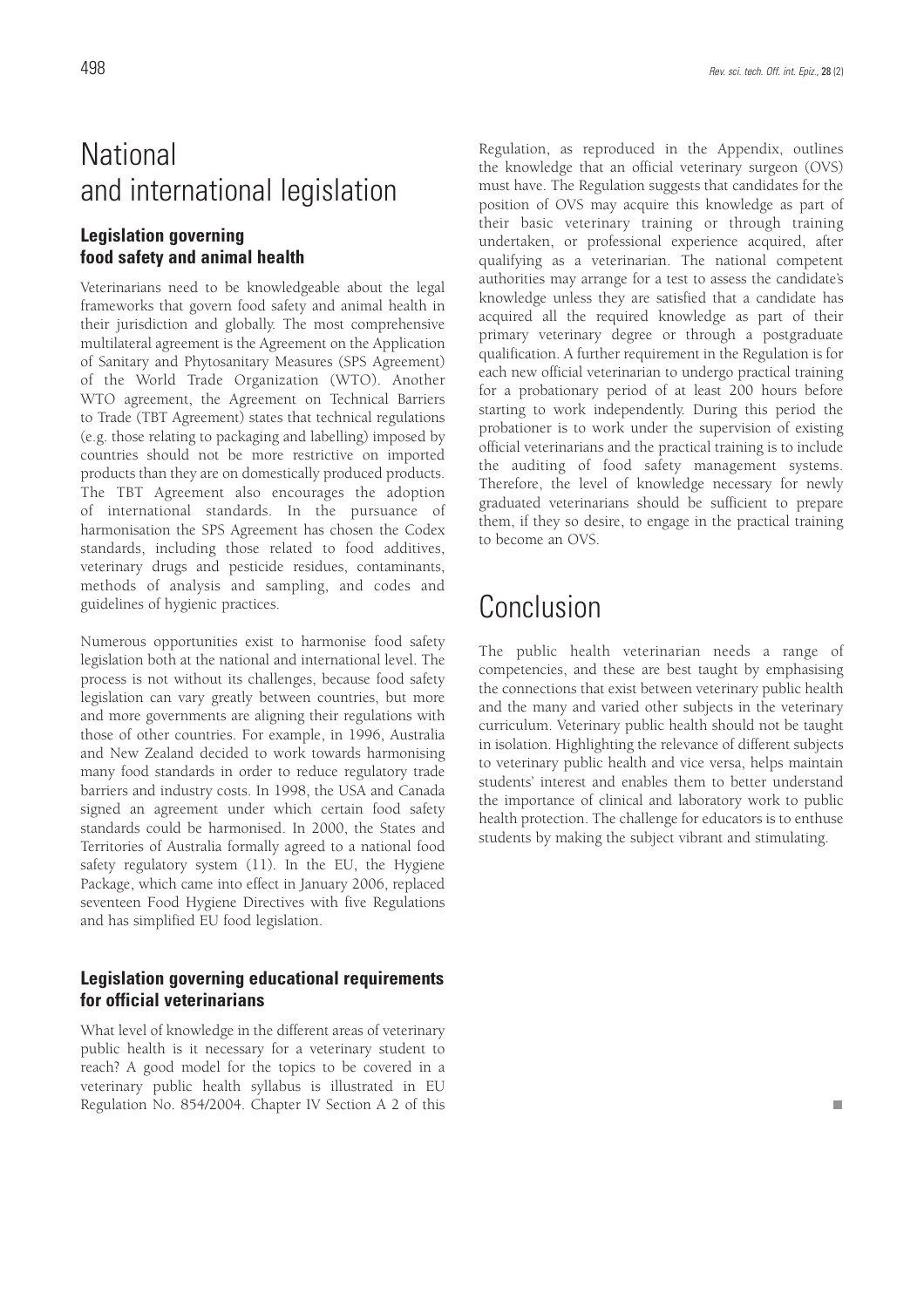### **Les fondamentaux de l'enseignement vétérinaire dans les domaines de la sécurité sanitaire des aliments, de l'innocuité des denrées alimentaires et de la biosécurité : une perspective mondiale**

### P.G. Wall

### **Résumé**

Les enseignants vétérinaires ont à relever l'immense défi d'intéresser leurs étudiants à la médecine de santé publique, en faisant en sorte que cette discipline d'enseignement les captive et leur paraisse pertinente. La santé publique vétérinaire présente de nombreuses composantes, dont la lutte contre les zoonoses, la sécurité sanitaire des aliments, la santé animale et la biosécurité, l'utilisation des animaux comme sentinelles des dangers environnementaux et le rôle des déjections animales dans la contamination des aliments et de l'eau ; l'enseignant vétérinaire ne manque donc pas d'atouts pour attirer l'attention des étudiants. Si les jeunes diplômés achèvent leur formation sans être persuadés de l'importance et de la pertinence de la santé publique vétérinaire, ce sera l'échec des enseignants et non des étudiants eux-mêmes.

### **Mots-clés**

Bien-être animal – Contrôle – Contrôle après abattage – Contrôle avant l'abattage – Contrôle des processus de production – Enquête sur les fovers – Épidémiologie moléculaire – Lutte contre les zoonoses – Sécurité sanitaire des aliments – Surveillance. п

### **Enseñanza veterinaria básica en materia de inocuidad e higiene de los alimentos y seguridad biológica: una perspectiva mundial**

### PG Wall

### **Resumen**

Uno de los grandes retos que tienen planteados los profesores de veterinaria es el de suscitar interés por los aspectos médicos de la salud pública y lograr que los programas de estudios resulten interesantes y pertinentes para los estudiantes. La salud pública veterinaria abarca tal número de temas (lucha contra las zoonosis, inocuidad de los alimentos, sanidad animal, seguridad biológica, uso de animales como detectores de peligros ambientales, contribución de los residuos de origen animal a la contaminación del agua y los alimentos, etc.) que al profesor de veterinaria nunca le faltará munición en su combate por atraer la atención de los estudiantes. Serán los profesores, y no los alumnos, quienes hayan fracasado si los segundos, al acabar sus estudios, aún no han entendido la importancia y pertinencia de la salud pública veterinaria.

### **Palabras clave**

Bienestar animal – Control de zoonosis – Controles – Controles de proceso – Epidemiología molecular – Inocuidad de los alimentos – Investigación de brotes – Medida posterior al sacrificio – Medida previa al sacrificio – Vigilancia.п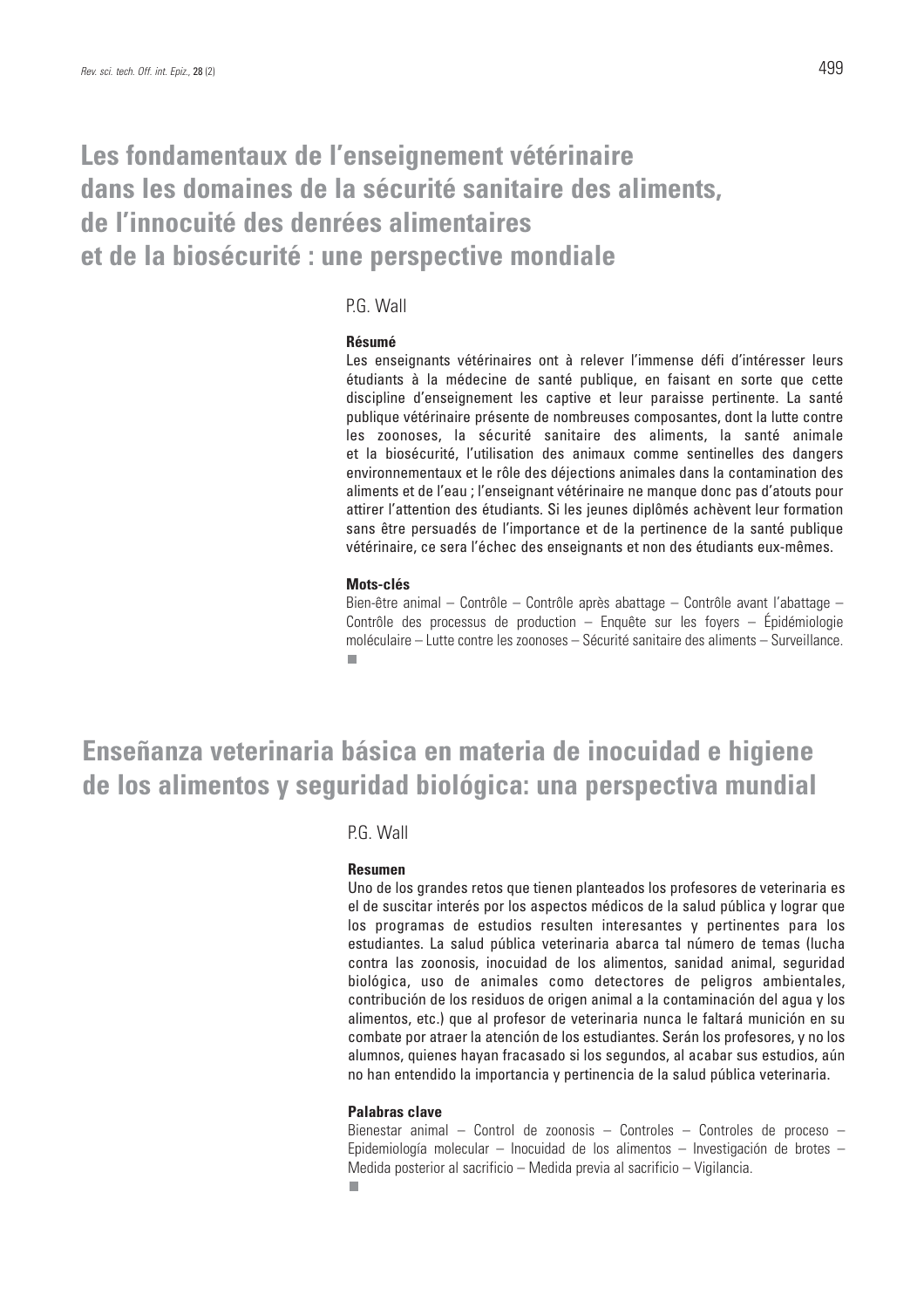# **References**

- 1. Angulo F.J., Baker N.L., Olsen S.J., Anderson A. & Barrett T.J. (2004). – Antimicrobial use in agriculture: controlling the transfer of antimicrobial resistance to humans. *Semin. paediatr. infect. Dis.*, **15** (2), 78-85.
- 2. Bernard A., Broeckaert F., De Poorter G., De Cock A., Hermans C., Saegerman C. & Houins G. (2002). – The Belgian PCB/dioxin incident: analysis of the food chain contamination and health risk evaluation. *Environ. Res.*, **88** (1), 1-18.
- 3. Bradley R., Collee J.G. & Liberski P. (2006). Variant CJD (vCJD) and bovine spongiform encephalopathy (BSE): 10 and 20 years on: part 1. *Folia neuropathol.*, **44** (2), 93-101.
- 4. Collins J.D. & Wall P.G. (2004). Food safety and animal production systems: controlling zoonoses at farm level. *In* Emerging zoonoses and pathogens of public health concern (L.J. King, ed.). *Rev. sci. tech. Off. int. Epiz.*, **23** (2), 685-700.
- 5. Food Safety Authority of Ireland (FSAI) (2009). Irish dioxin crisis. *FSAI News*, **11** (1), supplement. Available at: www.fsai.ie/uploadedFiles/News\_Centre/Newsletters/ Newsletters\_Listing/FINAL(8).pdf (accessed on 19 August 2009).
- 6. Grant R. (1931). Meat inspection in relation to public health. *Aust. vet. J.*, **7** (1), 18-25.
- 7. Knowles T., Moody R. & McEachern M.G. (2007). European food scares and their impact on EU food policy. *Br. Food J.*, **109** (1), 43-67.
- 8. Krewski D., Balbus J., Butler-Jones D., Haas C., Isaac-Renton J., Roberts K.J. & Sinclair M. (2002). – Managing health risks from drinking water: a report to the Walkerton inquiry. *J. Toxicol. environ. Hlth*, **65** (21), 1635- 1823.
- 9. Lundén J., Björkroth J. & Korkeala H. (2008). Meat inspection education in Finnish veterinary curriculum. *J. vet. med. Educ.*, **34** (2), 205-211.
- 10. MacKenzie W.R., Hoxie N.J., Proctor M.E., Gradus M.S., Blair K.A., Peterson D.E., Kazmierczak J.J., Addiss D.G., Fox K.R., Rose J.B. & Davis J.P. (1994). – A massive outbreak in Milwaukee of cryptosporidium infection transmitted through the public water supply. *N. Engl. J. Med.*, **331** (3), 161-167.
- 11. Martin T., Dean E., Hardy B., Johnson T., Jolly F., Matthews F., McKay I., Souness R. & Williams J. (2003). – A new era for food safety regulation in Australia. *Food Control*, **14** (6), 429-438.
- 12. O'Flanagan D., Cormican M., McKeown P., Nicolay N., Cowden J., Mason B., Morgan D., Lane C., Irvine N. & Browning L. (2008). – A multi-country outbreak of *Salmonella agona*, February – August 2008. *Eurosurveillance*, **13** (33).
- 13. Swaminathan B., Gerner-Smidt P., Ng L.K., Lukinmaa S., Kam K.M., Rolando S. & Binsztein N. (2006). – Building PulseNet International: an interconnected system of laboratory networks to facilitate timely public health recognition and response to foodborne disease outbreaks and emerging foodborne disease. *Foodborne Path. Dis*., **3** (1), 36-50.
- 14. Tauxe R.V. (2006). Molecular subtyping and the transformation of public health. *Foodborne Path. Dis.* **3** (1), 4-8.
- 15. Tauxe R.V. (2008). Real burden and potential risks from foodborne infections: the value of multi-jurisdictional collaborations. *Trends Food Sci. Technol.*, **19**, S18-S25.
- 16. Tollefson L. & Karp B.E. (2004). Human health impact from antimicrobial use in food animals. *Méd. Mal. infect.*, **34** (11), 514-521.
- 17. Vit M., Olejnik R., Dlhý J., Karpísková R., Cástková J., Príkazský V., Príkazská M., Benes C. & Petrás P. (2007). – Outbreak of listeriosis in the Czech Republic, late 2006: preliminary report. *Eurosurveillance*, **12** (2), E070208.1.
- 18. Walsh C. & Fanning S. (2008). Antimicrobial resistance in foodborne pathogens: a cause for concern. *Curr. Drug Targets*, **9** (9), 808-815.
- 19. Weinstein K.B. & Ortiz J. (2008). *Listeria monocytogenes*. Available at: http://emedicine.medscape.com/article/220684 overview (accessed on 15 June 2009).